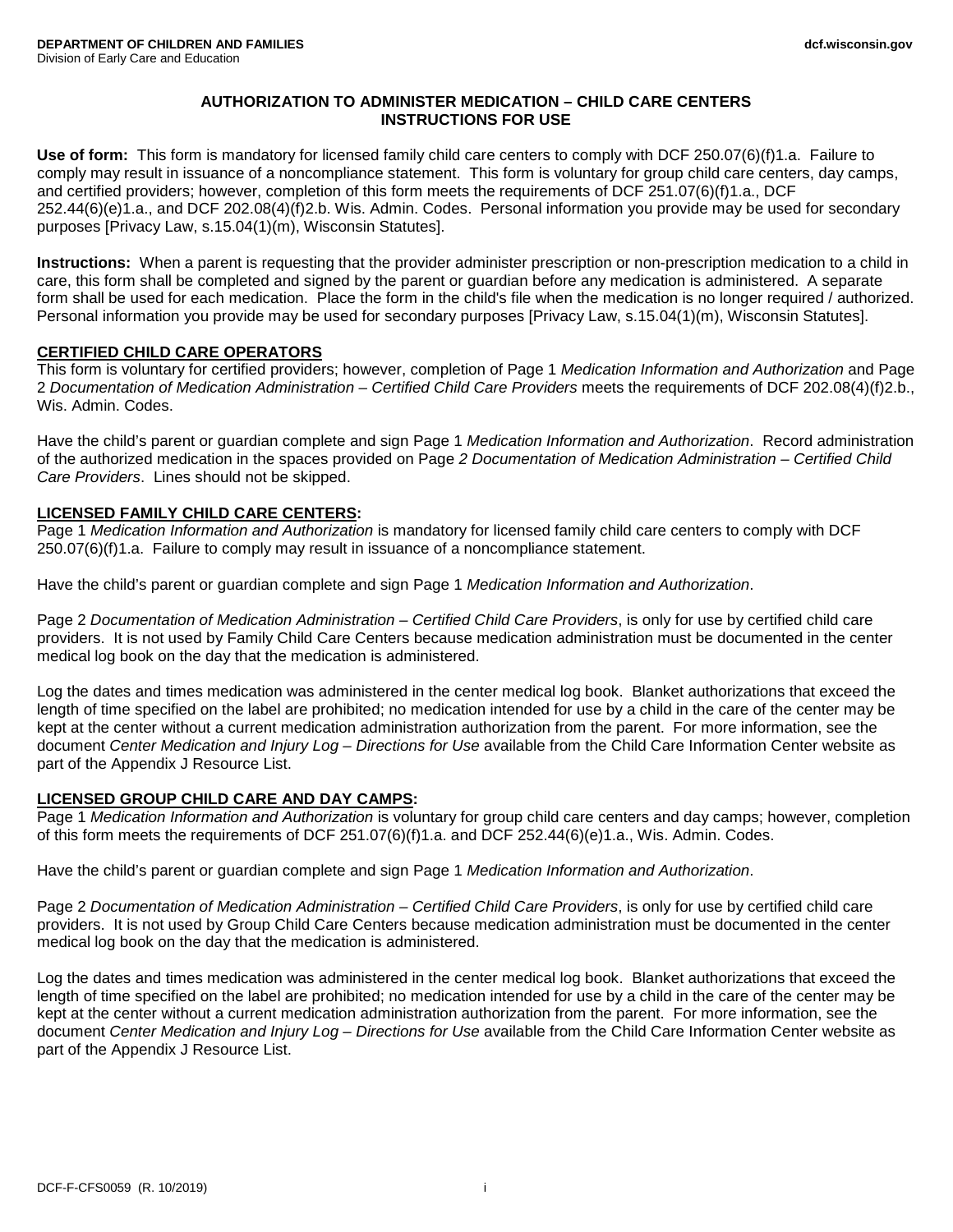## **AUTHORIZATION TO ADMINISTER MEDICATION – CHILD CARE CENTERS MEDICATION INFORMATION AND AUTHORIZATION**

## **A. FACILITY AND CHILD INFORMATION**

Name – Child Care Center

| Name - Child                                                                                                                                                                  | Birthdate (mm/dd/yyyy) |                                      |                           |                                |    |
|-------------------------------------------------------------------------------------------------------------------------------------------------------------------------------|------------------------|--------------------------------------|---------------------------|--------------------------------|----|
| B. MEDICATION INFORMATION: Medication shall be in the original container and labeled with the child's name. The label shall include dosage and directions for administration. |                        |                                      |                           |                                |    |
| Name - Medication                                                                                                                                                             | Dosage                 | Time(s) of Day to be<br>Administered | How to be<br>Administered | Dates - Medication Time Period |    |
|                                                                                                                                                                               |                        |                                      |                           | From                           | To |
|                                                                                                                                                                               |                        | $\Box$ AM $\Box$ PM                  |                           |                                |    |
|                                                                                                                                                                               |                        | $\Box$ AM $\Box$ PM                  |                           |                                |    |
|                                                                                                                                                                               |                        | $\neg$ AM $\neg$ PM                  |                           |                                |    |
|                                                                                                                                                                               |                        | $\Box$ AM $\Box$ PM                  |                           |                                |    |

□ Yes □ No **Does the over-the-counter (OTC) medication label indicate the child's physician should be consulted? If "Yes," I have consulted with my child's physician, and I** 

am authorizing a dosage consistent with the physician's recommendation.

Name – OTC Medication Parent Initials

Additional information / special instructions / contraindications – Specify.

## **C. AUTHORIZATION**

I hereby authorize administration of the above medication to my child by staff of the child care center listed above.

**SIGNATURE** – Parent or Guardian Date Signed Date Signed Date Signed Date Signed Date Signed Date Signed Date Signed Date Signed Date Signed Date Signed Date Signed Date Signed Date Signed Date Signed Date Signed Date Sign